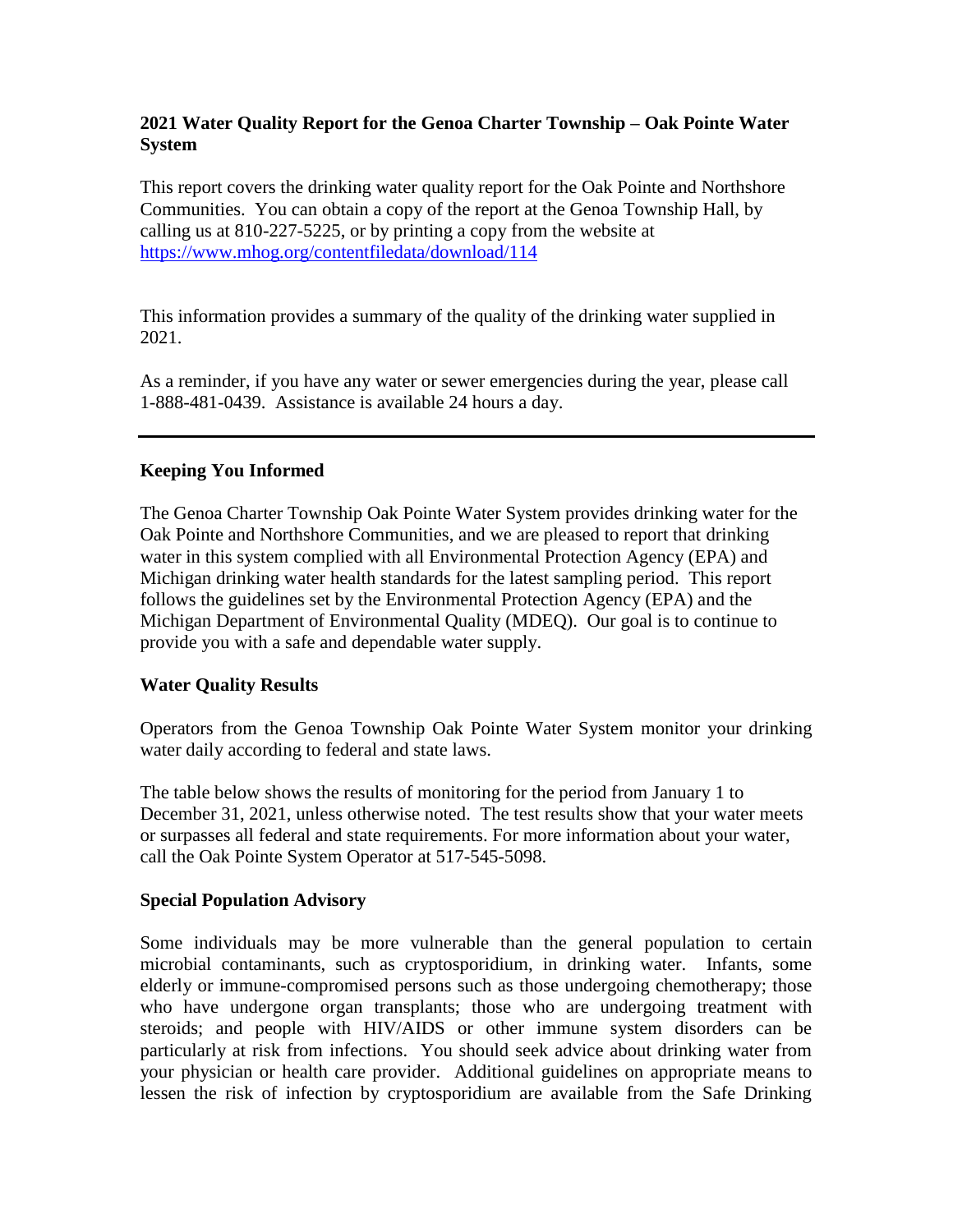Water Hotline (800-426-4791). Este reporte incluye informacion importante sobre el agua para tomar. Si tiene preguntas o'discusiones sobre este reporte en espanol, favor del llamar al tel. (281) 579-4507 par hablar con una persona biligue en espanol.

## **Where Does Your Water Come From?**

The source of water supplied to the Oak Pointe System is from (3) 12 inch diameter ground water wells approximately 100 feet deep. A geologic sensitivity analysis of the Oak Pointe production wells determined that the wells have "moderately low" susceptibility to contamination. The ground water (also called well water) is protected from many of the sources of contamination described later, such as microbes like cryptosporidium. In general, sources of drinking water (both tap and bottled water) may include rivers, lakes, streams, ponds, reservoirs, springs, and wells. As water travels over the surface of the land or through the ground, it dissolves naturally-occurring minerals and, in some cases, radioactive material. Source water can also be contaminated by substances resulting from animal or human activity.

## **Contaminants in Water**

Contaminants include anything found in water. They are generally not harmful at low levels. Removing all contaminants would be extremely expensive and in nearly all cases would not provide greater protection of health. Examples of contaminants that may be present in source water in general include: 1) microbial contaminants, such as viruses and bacteria, which may come from sewage treatment plants, septic systems, agricultural livestock operations, and wildlife; 2) inorganic contaminants, such as salts and metals, which can be naturally-occurring or result from urban storm water runoff, industrial or domestic wastewater discharges, oil and gas production, mining, or farming; 3) pesticides and herbicides, which may come from a variety of sources such as agriculture, urban storm water runoff, and residential uses; 4) organic chemical contaminants, including synthetic and volatile organic chemicals, which are by-products of industrial processes and petroleum production, and can also, come from runoff and septic systems; 5) radioactive contaminants, which can be naturally-occurring or be the result of oil and gas production or the mining process. In order to ensure that tap water is safe to drink, the EPA prescribes regulations which limit the amount of certain contaminants in water provided by public water systems. If present, elevated levels of lead can cause serious health problems, especially for pregnant women and young children. Lead in drinking water is primarily from materials and components associated with service lines and home plumbing. The Oak Pointe Water System is responsible for providing high quality drinking water, but cannot control the variety of materials used in plumbing components. When your water has been sitting for several hours, you can minimize the potential for lead exposure by flushing your tap for 30 seconds to 2 minutes before using water for drinking or cooking. If you are concerned about lead in your water, you may wish to have your water tested. Information on lead in drinking water, testing methods, and steps you can take to minimize exposure is available from the Safe Drinking Water Hotline or at *http://www.epa.gov/safewater/lead.*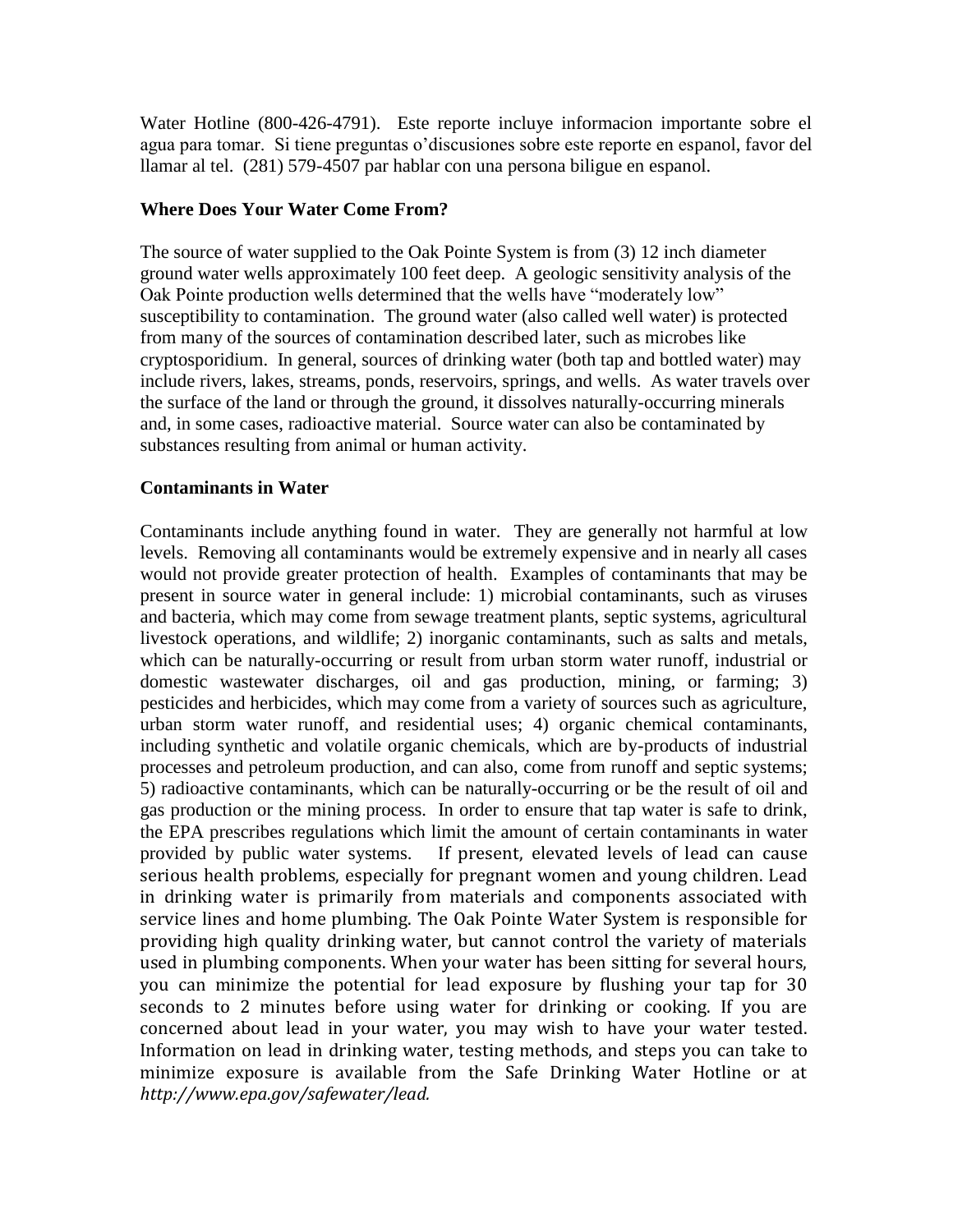Copper is an essential nutrient, but some people drinking water containing copper in excess of the action level over a relatively short amount of time could experience gastrointestinal distress. Some people who drink water containing copper in excess of the action level over many years could suffer liver or kidney damage. People with Wilson's disease should consult their personal doctor.

Contaminants may be found in drinking water that cause taste, color, or odor problems. These types of problems are not necessarily cause for health concerns. For more information on taste, odor, or color of drinking water, please contact the system's business office at 810-227-5225.

## **Improving Water Aesthetics**

Twice per year, the water distribution system is flushed to remove iron deposits. This improves the taste of the water and helps prevent water from appearing rusty in color.

Most residents utilize a water softener to also improve the taste and appearance of their water. **Please note water softener backwash (regenerate) cannot discharge to the sewer system**.

## **Water Quality Monitoring**

To ensure that tap water is safe to drink, Food and Drug Administration regulations establish limits for contaminants in bottled water which must provide the same protection for public health. Drinking water (bottled or tap) may reasonably be expected to contain at least small amounts of some contaminants. The contaminants in our drinking water are primarily geological materials that dissolved while still in the aquifer. The presence of contaminants does not necessarily indicate that water poses a health risk. More information about contaminants and potential health effects can be obtained by calling the EPA's Safe Drinking Water Hotline (800-426-4791).

## **Public Input**

Public input concerning the Genoa Charter Township Oak Pointe Water System may be made by contacting the Genoa Township Utility Director at 810-227-5225 for more information*.*

## **2021 Drinking Water Quality Report**

The latest available information for the contaminants detected in our water during the sampling cycle ending in 2018 is given in the table below. The Environmental Protection Agency (EPA) does not require some contaminants to be monitored annually because their concentrations are not expected to vary. The Michigan Department of Environmental Quality obtains and analyzes the samples in accordance with sampling cycles which vary according to EPA schedules. The definitions and abbreviations used in the table follow.